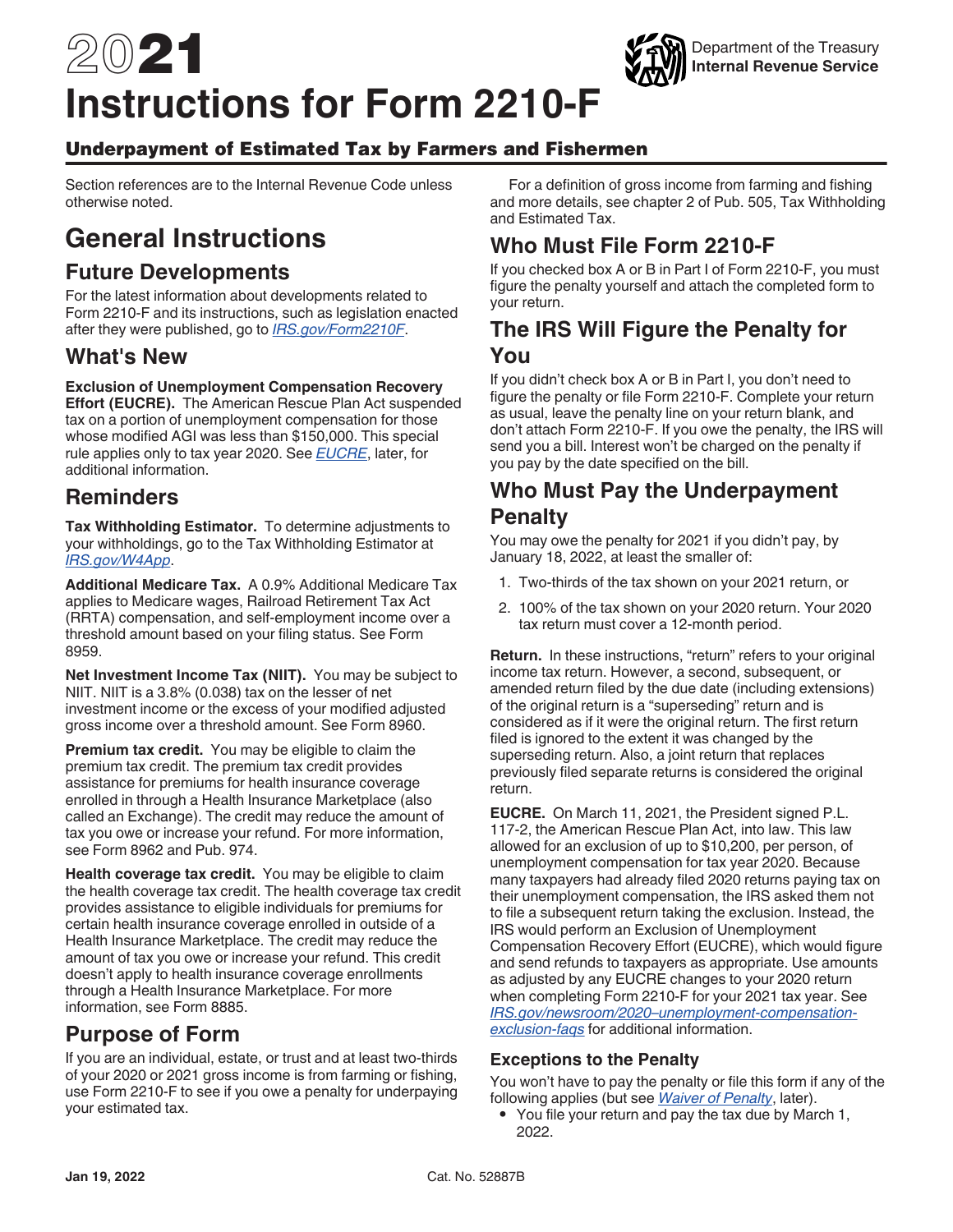- <span id="page-1-0"></span>• You had no tax liability for 2020, you were a U.S. citizen or resident alien for the entire year (or an estate of a domestic decedent or a domestic trust), and your 2020 return was (or would have been had you been required to file) for a full 12 months.
- The total tax shown on your 2021 return minus the amount of tax you paid through withholding is less than \$1,000. To determine whether the total tax is less than \$1,000, complete lines 1 through 9.

#### **Waiver of Penalty**

If you have an underpayment on line 13, all or part of the penalty for that underpayment will be waived if the IRS determines that:

- In 2020 or 2021, you retired after reaching age 62 or became disabled, and your underpayment was due to reasonable cause (and not willful neglect); or
- The underpayment was due to a casualty, disaster, or other unusual circumstance, and it would be inequitable to impose the penalty. For federally declared disasters, see the separate information, later.

To request either of the above waivers, do the following.

- Check box A in Part I.<br>• Complete Form 2210-
- Complete Form 2210-F through line 15 without regard to the waiver. Enter the amount you want waived in parentheses on the dotted line to the left of line 16. Subtract this amount from the total penalty you figured without regard to the waiver, and enter the result on line 16.
- Attach Form 2210-F and a statement to your return explaining the reasons you were unable to meet the estimated tax requirements.
- If you are requesting a waiver due to retirement or disability, attach documentation that shows your retirement date (and your age on that date) or the date you became disabled.
- If you are requesting a waiver due to a casualty, disaster (other than a federally declared disaster as discussed later), or other unusual circumstance, attach documentation such as copies of police and insurance company reports.

The IRS will review the information you provide and will decide whether to grant your request for a waiver.

**Federally declared disaster.** Certain estimated tax payment deadlines for taxpayers who reside or have a business in a federally declared disaster area are postponed for a period during and after the disaster. During the processing of your tax return, the IRS automatically identifies taxpayers located in a covered disaster area (by county or parish) and applies the appropriate penalty relief. **Don't** file Form 2210-F if your underpayment was due to a federally declared disaster. If you still owe a penalty after the automatic waiver is applied, the IRS will send you a bill.

An individual or a fiduciary for an estate or trust not in a covered disaster area but whose books, records, or tax professionals' offices are in a covered area is also entitled to relief. Also eligible are relief workers affiliated with a recognized government or charitable organization assisting in the relief activities in a covered disaster area. If you meet either of these eligibility requirements, you must call the IRS disaster hotline at 866-562-5227 and identify yourself as eligible for this relief. For information about claiming relief, see *[IRS.gov/DisasterTaxRelief](https://www.irs.gov/newsroom/tax-relief-in-disaster-situations)*. For more information on disaster assistance and emergency relief for individuals and

businesses, see *[IRS.gov/DisasterRelief](https://www.irs.gov/businesses/small-businesses-self-employed/disaster-assistance-and-emergency-relief-for-individuals-and-businesses)*. See Pub. 976, Disaster Relief.

# **Specific Instructions**

Complete lines 1 through 11 to figure your required annual payment.

If you file an amended return by the due date of your original return, use the amounts shown on your amended return to figure your underpayment. If you file an amended return after the due date, use the amounts shown on the original return.

**Exception.** If you and your spouse file a joint return after the due date to replace previously filed separate returns, use the amounts shown on the joint return to figure your underpayment.

#### **Line 1**

Enter the amount from Form 1040, 1040-SR, or 1040-NR, line 22. For an estate or trust, enter the amount from Form 1041, Schedule G, line 3.



*Form 1040, 1040-SR, or 1041 filers: You may exclude the amount of your net section 965 tax*  **li**ability when calculating the amount of your required *annual payment.*

## **Line 2**

Enter the total of the following amounts.

| IF you file | THEN include on line 2 the amounts on          |
|-------------|------------------------------------------------|
| 1040,       | Schedule 2 (Form 1040):                        |
| 1040-SR, or | Line 4,                                        |
| 1040-NR     | Line 8 (additional tax on distributions only), |
|             | Line 9,                                        |
|             | Line 10,                                       |
|             | Line 11,                                       |
|             | Line 12,                                       |
|             | Line 14,                                       |
|             | Line 15,                                       |
|             | Line 16,                                       |
|             | Line 17a,                                      |
|             | Line 17c,                                      |
|             | Line 17d,                                      |
|             | Line 17e,                                      |
|             | Line 17f,                                      |
|             | Line 17g,                                      |
|             | Line 17h,                                      |
|             | Line 17i,                                      |
|             | Line 17j,                                      |
|             | Line 17I,                                      |
|             | Line 17z, and                                  |
|             | Line 19.                                       |

\* If you're a household employer, include your household employment taxes on line 2. Don't include household employment taxes if both of the following are true: (1) You didn't have federal income tax withheld from your income, and (2) You wouldn't be required to make estimated tax payments even if the household employment taxes weren't included.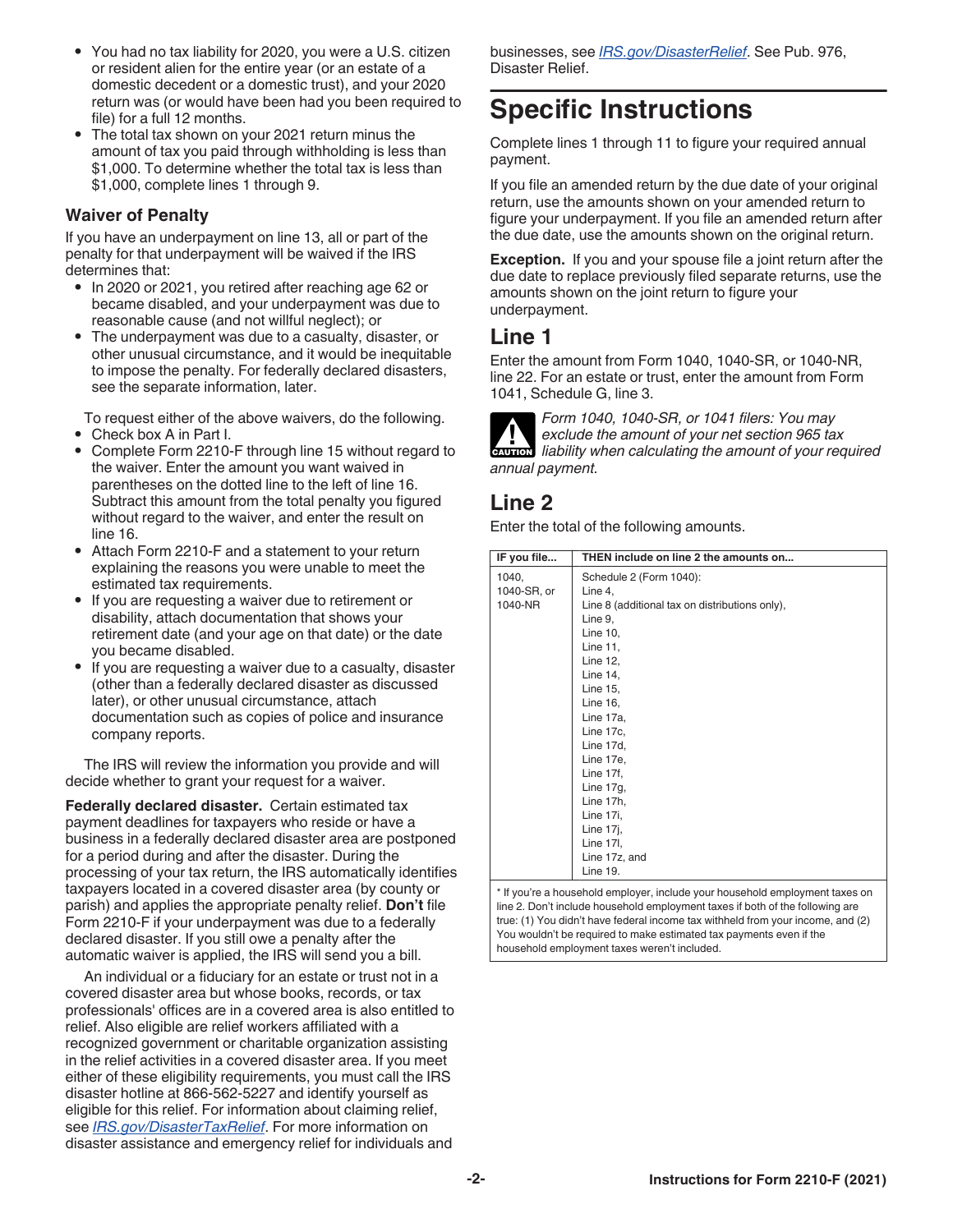| IF you file | THEN include on line 2 the amounts on                                                                                                                                                                                                                                                                                                                                   |  |
|-------------|-------------------------------------------------------------------------------------------------------------------------------------------------------------------------------------------------------------------------------------------------------------------------------------------------------------------------------------------------------------------------|--|
| 1041        | Schedule H (Form 1040):<br>Line 8d,*                                                                                                                                                                                                                                                                                                                                    |  |
|             | Schedule G (Form 1041):<br>Line 4,<br>Line 5,                                                                                                                                                                                                                                                                                                                           |  |
|             | Line 6, and<br>Line 8, don't include the following write-ins:                                                                                                                                                                                                                                                                                                           |  |
|             | Look-back interest due under section 167(g) (identified<br>as "From Form 8866");<br>Look-back interest due under section 460(b) (identified<br>as "From Form 8697"); and                                                                                                                                                                                                |  |
|             | Interest accrued on deferred tax under a section 1294<br>election for the year of termination (see Form 8621, Part<br>VI, line 24; and the Instructions for Form 8621).                                                                                                                                                                                                 |  |
|             | * If you're a household employer, include your household employment taxes on<br>line 2. Don't include household employment taxes if both of the following are<br>true: (1) You didn't have federal income tax withheld from your income, and (2)<br>You wouldn't be required to make estimated tax payments even if the<br>household employment taxes weren't included. |  |

## **Line 4**

Enter the total amount of the following payments and refundable credits, if any, that you claim on your tax return.

- Earned income credit.
- Additional child tax credit.
- Refundable part of the American opportunity credit (Form 8863, line 8).
- Recovery rebate credit.
- Premium tax credit (Form 8962).
- Credit for federal tax paid on fuels.
- Qualified sick and family leave credits from Schedule(s) H and Form(s) 7202 (Schedule 3 (Form 1040), lines 13b and 13h).
- Refundable child and dependent care expenses credit from Form 2441 (Schedule 3 (Form 1040), line 13g).
- Health coverage tax credit.
- Credit determined under section 1341(a)(5)(B).

To figure the amount of the section 1341 credit, see *Repayments* in Pub. 525, Taxable and Nontaxable Income.

#### **Line 8**

Enter the taxes withheld shown on the following.

- Schedule 3 (Form 1040), line 11, if you filed with Form 1040, 1040-SR, or 1040-NR.
- Form 1040 or 1040-SR, line 25d.
- Form 1040-NR, lines 25d, 25e, 25f, and 25g.
- Form 1041, Schedule G, line 14.

**Filers of Form 8689, Allocation of Individual Income Tax to the U.S. Virgin Islands.** Also enter on this line the amount from Form 8689, lines 41 and 46, that you entered on your 2021 Form 1040 or 1040-SR, line 33.

#### **Line 10**

Figure your 2020 tax using the taxes and credits shown on your 2020 tax return. Use the same type of taxes and credits as shown on lines 1, 2, and 4.

If you are filing a joint return for 2021 but you didn't file a joint return for 2020, add the tax shown on your 2020 return to the tax shown on your spouse's 2020 return and enter the total on line 10 (both taxes figured as explained earlier).

*2020 separate returns and 2021 joint return.* If you file a joint return with your spouse for 2021, but you filed

separate returns for 2020, your 2020 tax is the total of the tax shown on your separate returns. You filed a separate return if you filed as single, head of household, or married filing separately.

*2020 joint return and 2021 separate returns.* If you file a separate return for 2021, but you filed a joint return with your spouse for 2020, your 2020 tax is your share of the tax on the joint return. You are filing a separate return if you file as single, head of household, or married filing separately. To figure your share of the taxes on a joint return, first figure the tax both you and your spouse would have paid had you filed separate returns for 2020 using the same filing status as for 2021. Then multiply the tax on the joint return by the following fraction and enter the result on line 10.

The tax you would have paid had you filed a separate return

The total tax you and your spouse would have paid had you filed separate returns

*Example.* Lisa and Paul filed a joint return for 2020 showing taxable income of \$49,000 and a tax of \$5,488. Of the \$49,000 taxable income, \$41,000 was Lisa's and the rest was Paul's. For 2021, they file married filing separately. Lisa figures her share of the tax on the 2020 joint return as follows.

| 2020 tax on \$41,000 based on a    |         |
|------------------------------------|---------|
| separate return                    | \$4.816 |
| 2020 tax on \$8,000 based on a     |         |
| separate return                    | 803     |
| Total                              | \$5.619 |
| Lisa's percentage of total tax     |         |
| $(\$4,816 \div \$5,619)$           | 85.7%   |
| Lisa's part of tax on joint return |         |
| $($5,488 \times 85.7\% (0.857))$   | \$4.703 |
|                                    |         |

Lisa enters \$4,703 on line 10.

If you didn't file a return for 2020 or if your 2020 tax year was less than 12 months, don't complete line 10. Instead, enter the amount from line 7 on line 11. However, see *[Exceptions to the Penalty](#page-0-0)*, earlier.

*Form 1040, 1040-SR, or 1041 filers: You may exclude the amount of your net tax liability under*  **exclude the amount of your net tax liability under<br>
<b>CAUTION** section 965 when calculating the amount of your *maximum required annual payment based on your prior year's tax.*

**Paperwork Reduction Act Notice.** We ask for the information on this form to carry out the Internal Revenue laws of the United States. You are required to give us the information. We need it to ensure that you are complying with these laws and to allow us to figure and collect the right amount of tax.

You are not required to provide the information requested on a form that is subject to the Paperwork Reduction Act unless the form displays a valid OMB control number. Books or records relating to a form or its instructions must be retained as long as their contents may become material in the administration of any Internal Revenue law. Generally, tax returns and return information are confidential, as required by section 6103.